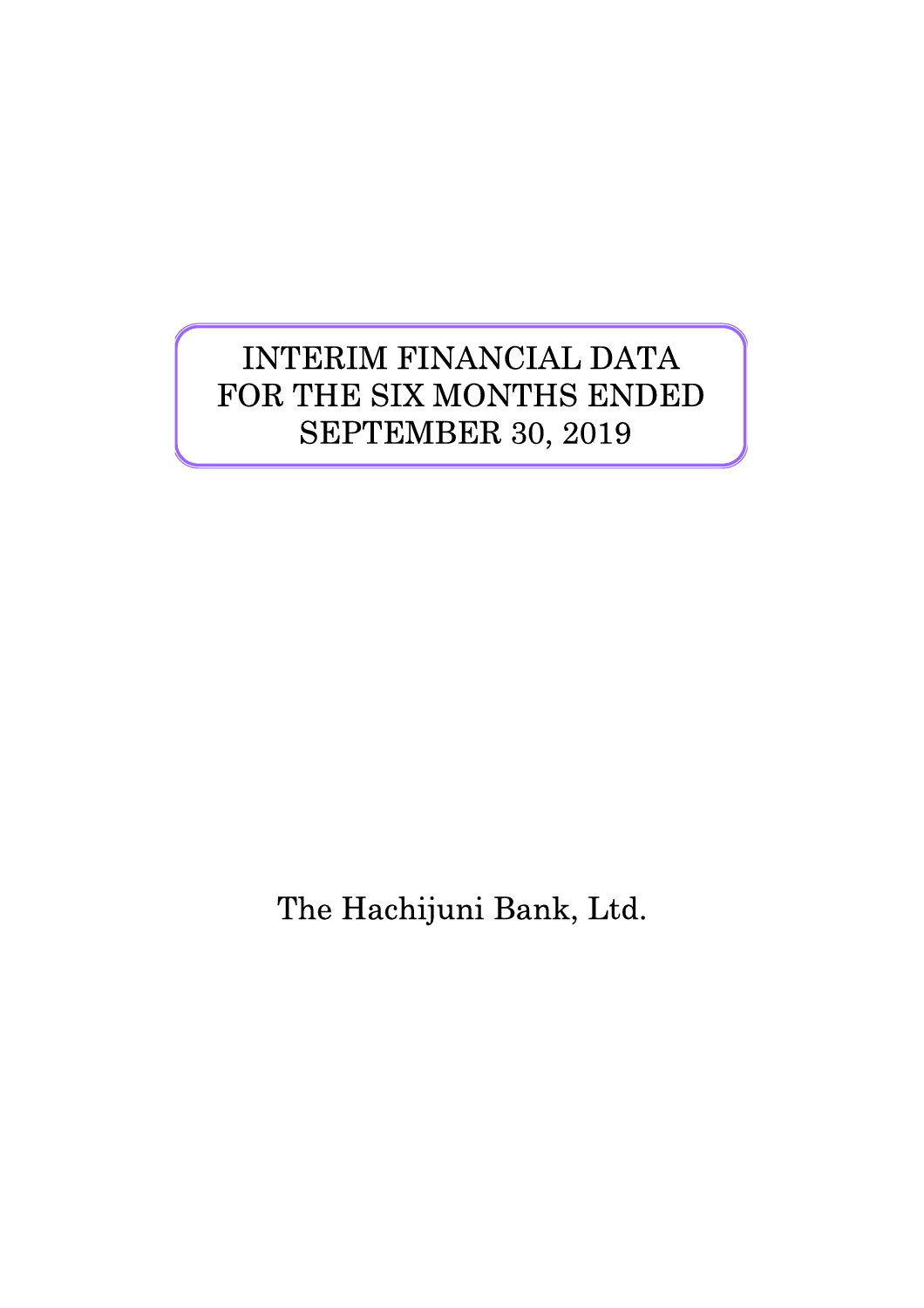## Ⅰ FINANCIAL REVIEW (The first half fiscal year ended September 30, 2019)

## 1.Breakdown of income

| <consolidated></consolidated>                    |                              |                    | (Units: 1 million yen)       |
|--------------------------------------------------|------------------------------|--------------------|------------------------------|
|                                                  | First half of<br>FY 2019 (A) | Inc/Dec<br>$(A-B)$ | First half of<br>FY 2018 (B) |
| Consolidated gross business profit               | 50,210                       | 3,408              | 46,801                       |
| Profit on interest                               | 35,016                       | 805                | 34,210                       |
| Profit on fees and commissions                   | 6,847                        | 270                | 6,577                        |
| Trading profit                                   | 798                          | (461)              | 1,260                        |
| Profit from other business transactions          | 7,547                        | 2,793              | 4,753                        |
| General & administrative expenses                | 29,946                       | (1,150)            | 31,096                       |
| Credit related expenses                          | 95                           | 466                | (370)                        |
| Ordinary profit                                  | 19,085                       | 2,312              | 16,773                       |
| Extraordinary gains (losses)                     | (274)                        | 105                | (380)                        |
| Profit before income taxes                       | 18,811                       | 2,418              | 16,392                       |
| Total income taxes                               | 5,225                        | 330                | 4,894                        |
| Profit                                           | 13,586                       | 2,088              | 11,498                       |
| Profit attributable to non-controlling interests | 591                          | (64)               | 655                          |
| Profit attributable to owners of the parent      | 12,995                       | 2,152              | 10,842                       |

(Number of Consolidated Companies)

| Number of consolidated subsidiaries                    |   |  |
|--------------------------------------------------------|---|--|
| Number of companies accounted for by the equity method | _ |  |







extraordinary gains (1.6 billion yen) which arose from the merger with our subsidiary (Hachijuni Business Service Co., Ltd.) wasn't recognized as part of consolidated profits.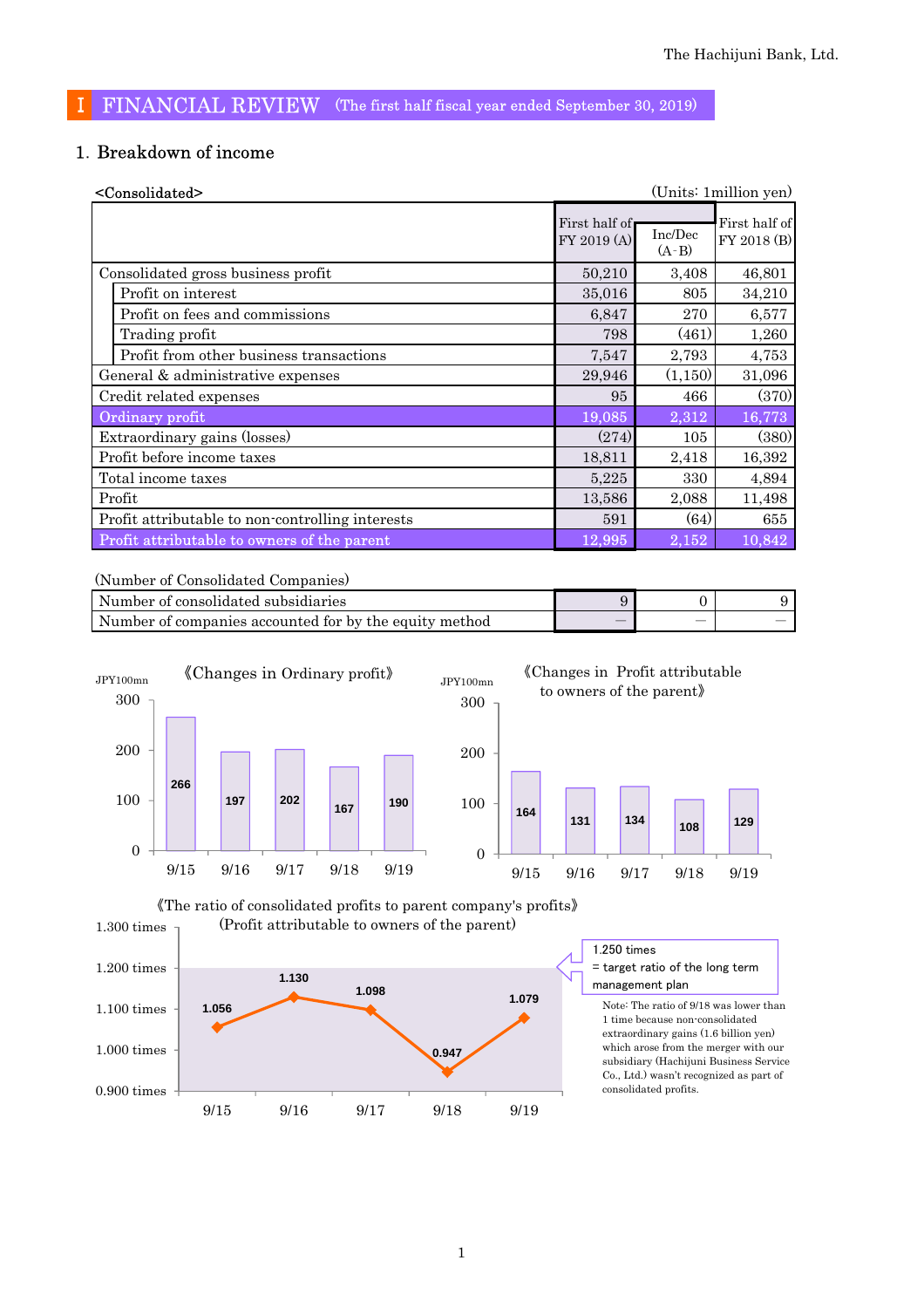| (Units: 1 million yen)<br><non-consolidated></non-consolidated>                           |                |                              |                      |                              |  |  |
|-------------------------------------------------------------------------------------------|----------------|------------------------------|----------------------|------------------------------|--|--|
|                                                                                           |                | First half of<br>FY 2019 (A) | Inc/Dec<br>$(A - B)$ | First half of<br>FY 2018 (B) |  |  |
| Gross business profit                                                                     | A              | 44,432                       | 3,685                | 40,746                       |  |  |
| Profit on interest                                                                        |                | 34,893                       | 802                  | 34,090                       |  |  |
| Profit on fees and commissions                                                            |                | 3,962                        | 109                  | 3,853                        |  |  |
| Trading profit                                                                            |                | 51                           | 13                   | 37                           |  |  |
| Profit from other business transactions                                                   |                | 5,526                        | 2,760                | 2,765                        |  |  |
| Gains (losses) related to bonds                                                           | B              | 5,169                        | 2,793                | 2,375                        |  |  |
| General & administrative expenses                                                         | $\overline{C}$ | 27,173                       | (531)                | 27,704                       |  |  |
| Personnel expenses                                                                        |                | 14,219                       | (360)                | 14,579                       |  |  |
| Non personnel expenses                                                                    |                | 11,093                       | (136)                | 11,230                       |  |  |
| Actual net business profit                                                                | $A-C$          | 17,259                       | 4,217                | 13,041                       |  |  |
| Core net business profit                                                                  | $A - B - C$    | 12,089                       | 1,423                | 10,666                       |  |  |
| Core net business profit excluding gains (losses)<br>on cancellation of investment trusts |                | 11,980                       | 407                  | 11,573                       |  |  |
| Transfer to general reserve for possible loan losses                                      | D              |                              |                      |                              |  |  |
| Net business profit                                                                       | $A-C-D$        | 17,259                       | 4,217                | 13,041                       |  |  |
| Net gains (losses) related to equity securities                                           | E              | 1,142                        | 194                  | 948                          |  |  |
| Profit (loss) on money held in trust                                                      |                | (2,553)                      | (1,373)              | (1,180)                      |  |  |
| Disposal of nonperforming loans                                                           | $\mathbf{F}$   | 112                          | 63                   | 48                           |  |  |
| Transfer to specific reserve                                                              |                |                              |                      |                              |  |  |
| Reversal of allowance for loan losses                                                     | $G = a + b$    | 639                          | 151                  | 487                          |  |  |
| Reversal of general reserve                                                               | $\mathbf{a}$   | (286)                        | (1, 453)             | 1,167                        |  |  |
| Reversal of specific reserve                                                              | b              | 925                          | 1,605                | (679)                        |  |  |
| Recoveries of written-off claims                                                          | H              | $\Omega$                     | (12)                 | 12                           |  |  |
| Ordinary profit                                                                           |                | 16,806                       | 2,581                | 14,224                       |  |  |
| Extraordinary gains (losses)                                                              |                | (274)                        | (1,535)              | 1,261                        |  |  |
| Profit before income taxes                                                                |                | 16,532                       | 1,046                | 15,486                       |  |  |
| Total income taxes                                                                        |                | 4,497                        | 448                  | 4,048                        |  |  |
| Profit                                                                                    |                | 12,035                       | 597                  | 11,437                       |  |  |
| Profit(losses) related to securities                                                      | $B+E$          | 6,311                        | 2,988                | 3,323                        |  |  |



《Changes in Core net business profit and Actual net business profit》

Credit related expenses  $D+F-G-H$  (527) (75) (451)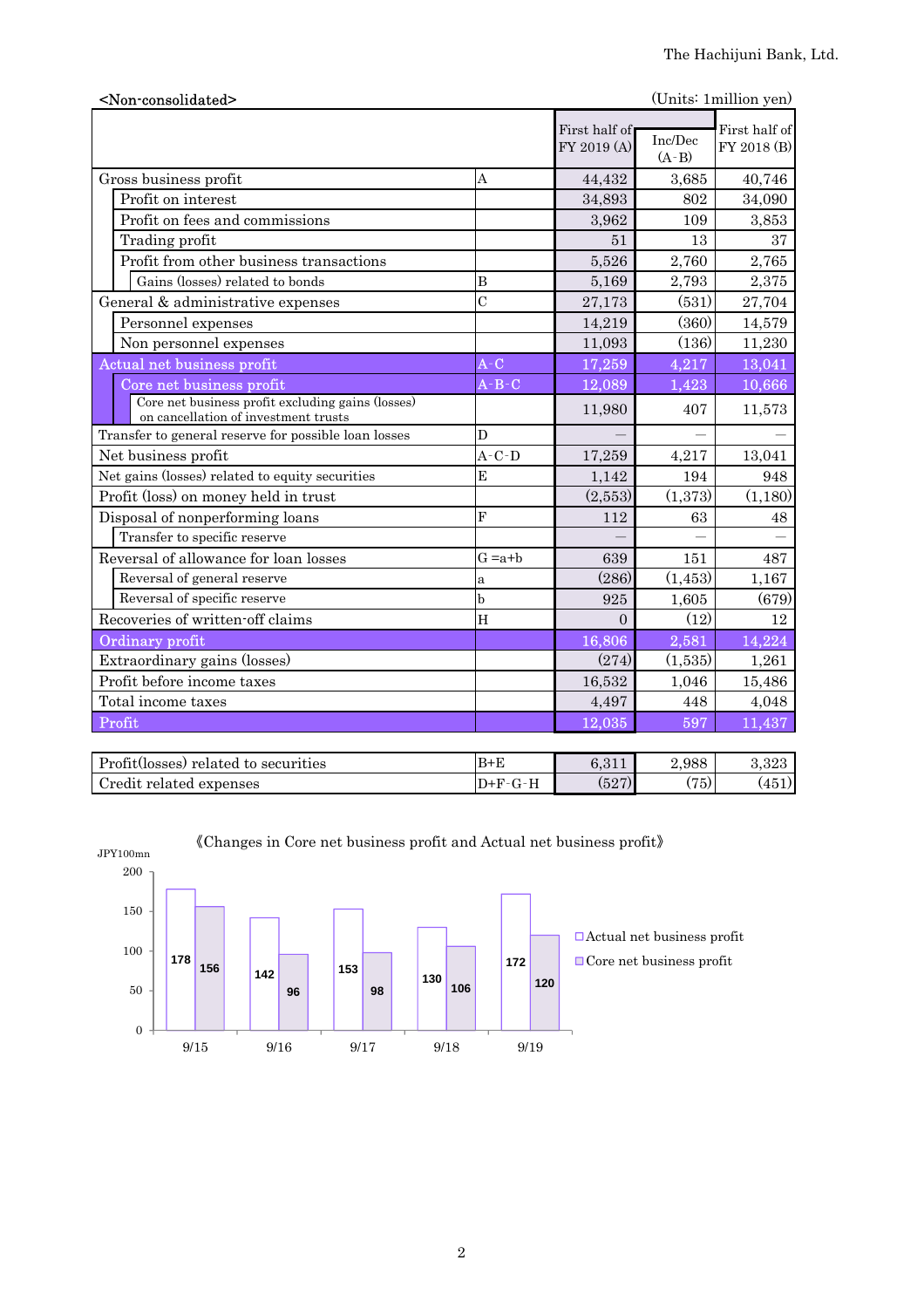

#### 2.Major accounts

| Loans <non-consolidated></non-consolidated>                          | (Units: 100 million yen)     |                    |                    |                |                              |
|----------------------------------------------------------------------|------------------------------|--------------------|--------------------|----------------|------------------------------|
|                                                                      | First half of<br>FY 2019 (A) | Inc/Dec<br>$(A-B)$ | Inc/Dec<br>$(A-C)$ | FY 2018<br>(B) | First half of<br>FY 2018 (C) |
| For all offices (outstanding balance as of the<br>end of the period) | 53,725                       | 619                | 1,609              | 53,105         | 52,115                       |
| Loans to general corporations                                        | 30,973                       | 142                | 443                | 30,830         | 30,530                       |
| Loans to consumers                                                   | 12,341                       | 199                | 429                | 12,142         | 11,911                       |
| Housing related loans thereof                                        | 11,543                       | 196                | 422                | 11,347         | 11,120                       |
| Others                                                               | 10,410                       | 277                | 736                | 10,132         | 9,674                        |
| For all offices (average balance of the period)                      | 53,863                       | 1,388              | 2,078              | 52,474         | 51,784                       |
| Loans to general corporations                                        | 31,229                       | 391                | 797                | 30,838         | 30,432                       |
| Loans to consumers                                                   | 12,216                       | 319                | 425                | 11,897         | 11,790                       |
| Others                                                               | 10,416                       | 678                | 855                | 9,738          | 9,560                        |

- ■Others 《Changes in loans》
- Consumer loans

General loans outside Nagano Prefecture

General loans in Nagano Prefecture





#### $\Box$ Others  $\Box$ Housing related loans

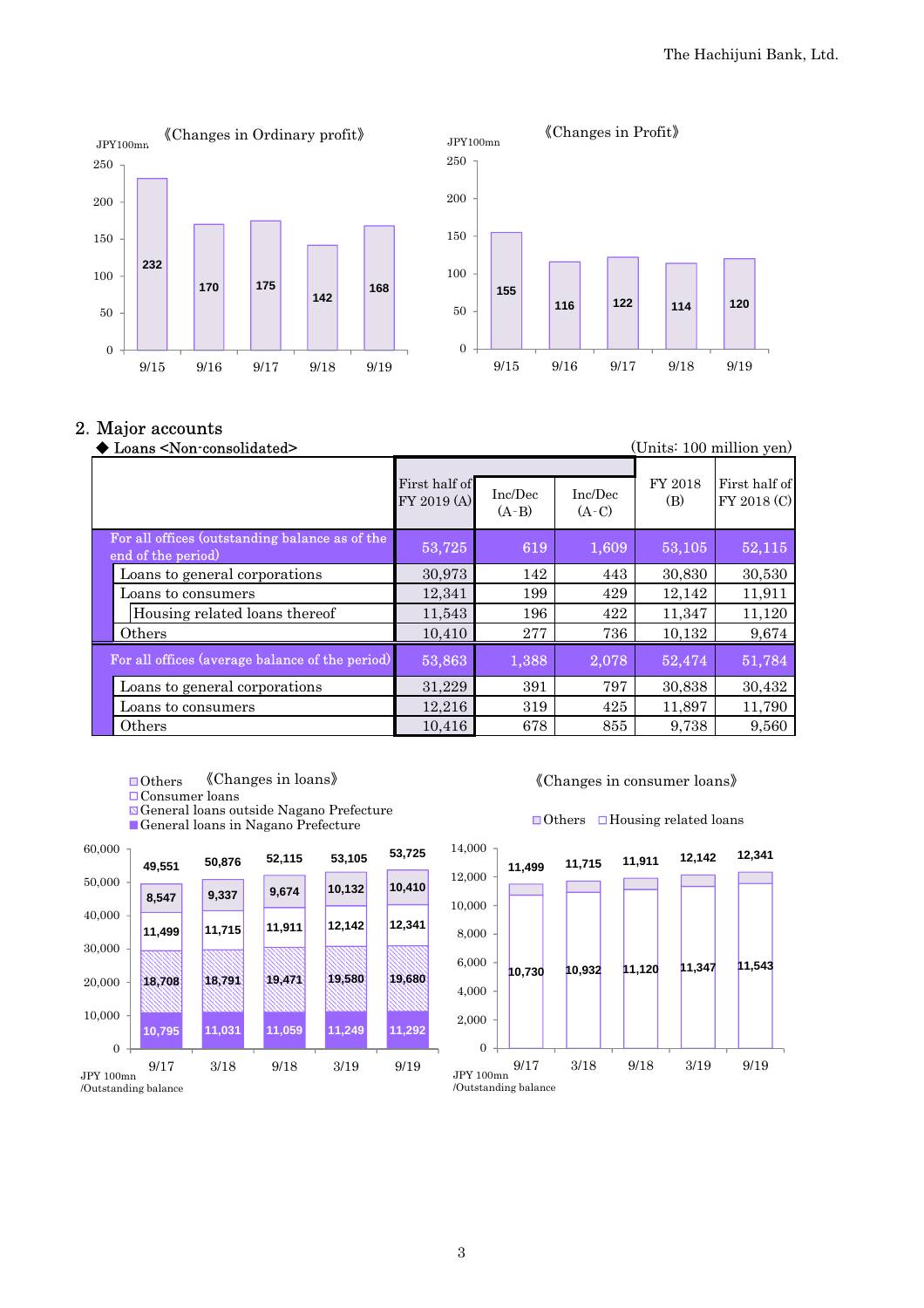| Securities <non-consolidated><br/>(Units: 100 million yen)</non-consolidated> |                              |                    |                    |                |                              |
|-------------------------------------------------------------------------------|------------------------------|--------------------|--------------------|----------------|------------------------------|
|                                                                               | First half of<br>FY 2019 (A) | Inc/Dec<br>$(A-B)$ | Inc/Dec<br>$(A-C)$ | FY 2018<br>(B) | First half of<br>FY 2018 (C) |
| For all offices (outstanding balance as of the<br>end of the period)          | 29,473                       | 1,758              | 3,903              | 27,715         | 25,570                       |
| Bonds                                                                         | 19,067                       | 1,055              | 3,448              | 18,012         | 15,618                       |
| JGB thereof                                                                   | 9,629                        | (381)              | (489)              | 10,010         | 10,119                       |
| <b>Stocks</b>                                                                 | 3,728                        | 238                | (182)              | 3,489          | 3,910                        |
| Foreign securities                                                            | 4,180                        | 421                | 257                | 3,758          | 3,922                        |
| Others                                                                        | 2,497                        | 43                 | 379                | 2,454          | 2,117                        |
| For all offices (average balance of the period)                               | 25,871                       | 2,479              | 3,212              | 23,392         | 22,658                       |
| Bonds                                                                         | 18,417                       | 2,500              | 3,046              | 15,916         | 15,371                       |
| JGB thereof                                                                   | 9,892                        | (153)              | (69)               | 10,046         | 9,962                        |
| <b>Stocks</b>                                                                 | 1,185                        | (75)               | (68)               | 1,261          | 1,254                        |
| Foreign securities                                                            | 3,979                        | (80)               | 29                 | 4,059          | 3,949                        |
| Others                                                                        | 2,288                        | 133                | 205                | 2,154          | 2,083                        |

| JPY 100mn<br>/Outstanding balance                  |                         |                | «Changes in securities» |                |                |                 |
|----------------------------------------------------|-------------------------|----------------|-------------------------|----------------|----------------|-----------------|
|                                                    | 30,000<br>25,000        | 26,739         | 25.143                  | 25,570         | 27,715         | 29,473<br>4,180 |
| $\Box\!\!\!\!\!\!\!\text{ Others}$                 | 20,000<br>15,000        | 4,210<br>3,738 | 3,759<br>3,837          | 3,922<br>3,910 | 3,758<br>3,489 | 3,728           |
| $\Box$ Foreign securities<br>$\blacksquare$ Stocks | 10.000                  | 16.592         | 15,396                  | 15,618         | 18.012         | 19,067          |
| <b>⊠</b> Bonds                                     | 5,000<br>$\overline{0}$ | 9/17           | 3/18                    | 9/18           | 3/19           | 9/19            |

| ◆ Valuation gains (losses) <non-consolidated></non-consolidated> |                                | (Units: 100 million yen)         |                    |                     |  |
|------------------------------------------------------------------|--------------------------------|----------------------------------|--------------------|---------------------|--|
|                                                                  | As of September 30, 2019       |                                  |                    |                     |  |
|                                                                  | Valuation<br>gains<br>(losses) | Change<br>from March<br>31, 2019 | Valuation<br>gains | Valuation<br>losses |  |
| Other securities                                                 | 3,366                          | 434                              | 3,422              | 55                  |  |
| <b>Stocks</b>                                                    | 2,606                          | 250                              | 2,612              | 6                   |  |
| Bonds                                                            | 494                            | 54                               | 501                | $\overline{ }$      |  |
| Others                                                           | 265                            | 129                              | 307                | 41                  |  |



## 《Changes in Valuation gains (losses) and Nikkei Stock Average》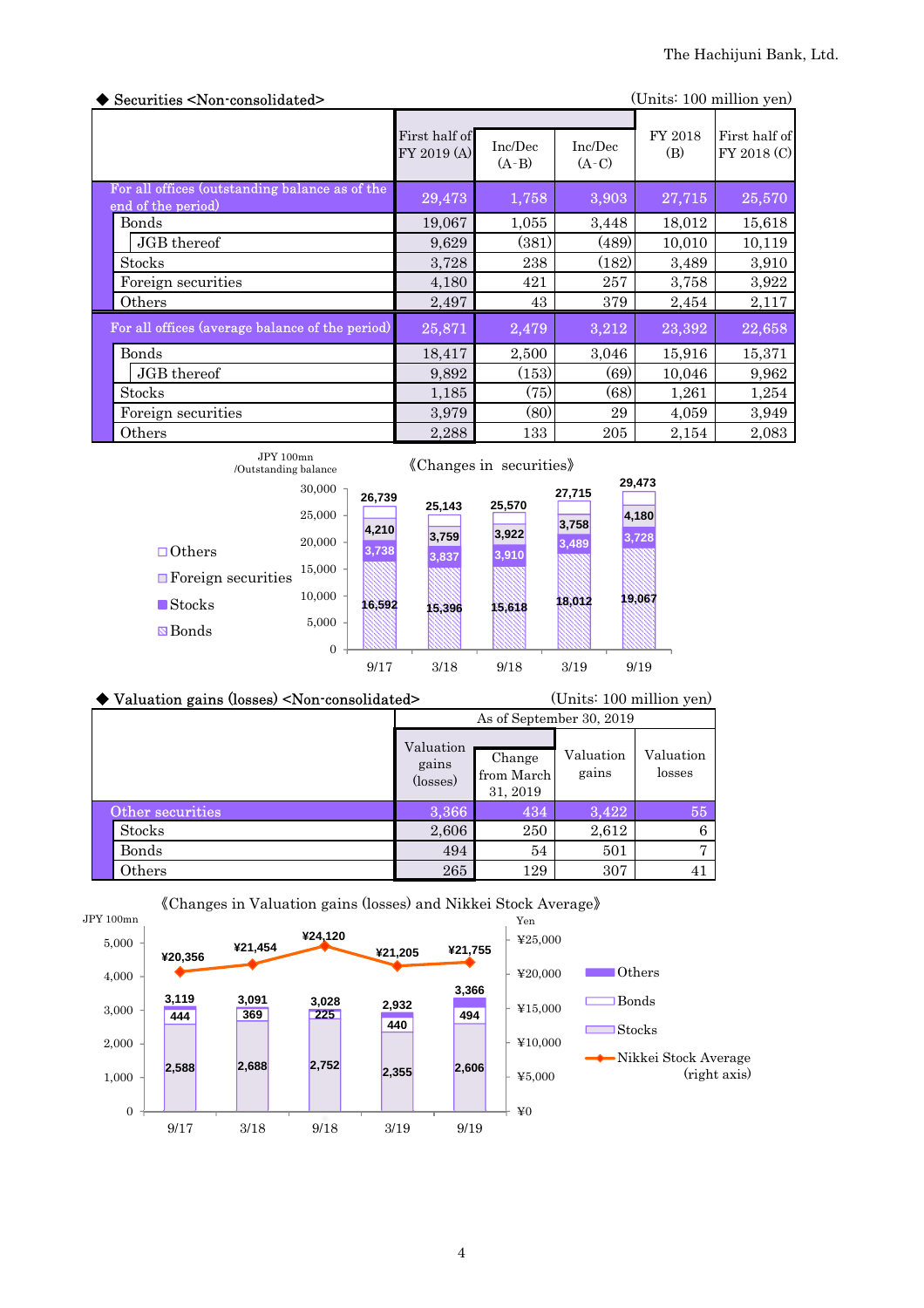| Deposits <non-consolidated></non-consolidated>                       |                              |                    |                    |                | (Units: 100 million yen)     |
|----------------------------------------------------------------------|------------------------------|--------------------|--------------------|----------------|------------------------------|
|                                                                      | First half of<br>FY 2019 (A) | Inc/Dec<br>$(A-B)$ | Inc/Dec<br>$(A-C)$ | FY 2018<br>(B) | First half of<br>FY 2018 (C) |
| For all offices (outstanding balance as of the<br>end of the period) | 67,386                       | (82)               | 1,191              | 67,468         | 66,195                       |
| Individuals                                                          | 46,809                       | 336                | 707                | 46,473         | 46,102                       |
| Corporations                                                         | 16,500                       | 414                | 152                | 16,086         | 16,348                       |
| Others                                                               | 4,076                        | (833)              | 331                | 4,909          | 3,744                        |
| For all offices (average balance of the<br>period)                   | 67,643                       | 1,472              | 1,657              | 66,170         | 65,986                       |
| Individuals                                                          | 46,758                       | 640                | 894                | 46,118         | 45,864                       |
| Corporations                                                         | 16.709                       | 559                | 597                | 16,150         | 16,112                       |
| Others                                                               | 4,175                        | 273                | 165                | 3,901          | 4,009                        |



#### ◆ Personal financial assets deposited <Non-consolidated>
(Units: 100 million yen) Inc/Dec  $(A-B)$ Inc/Dec  $(A-C)$  Total (outstanding balance) 48,796 226 525 48,569 48,270 Yen deposits 16,657 341 722 46,316 45,935 Investment type products 2,138  $(114) (197) (197) (2,253) (2,335)$ Foreign currency deposits 151 (5)  $(15)$  156 167 Investment trusts 1,501 (44) (59) 1,545 1,560 485 (65) (122) 551 608 Public bonds (Government bonds, and other bonds) As of September 30, 2019 (A) As of March 31, 2019 (B) As of September 30, 2018 (C)

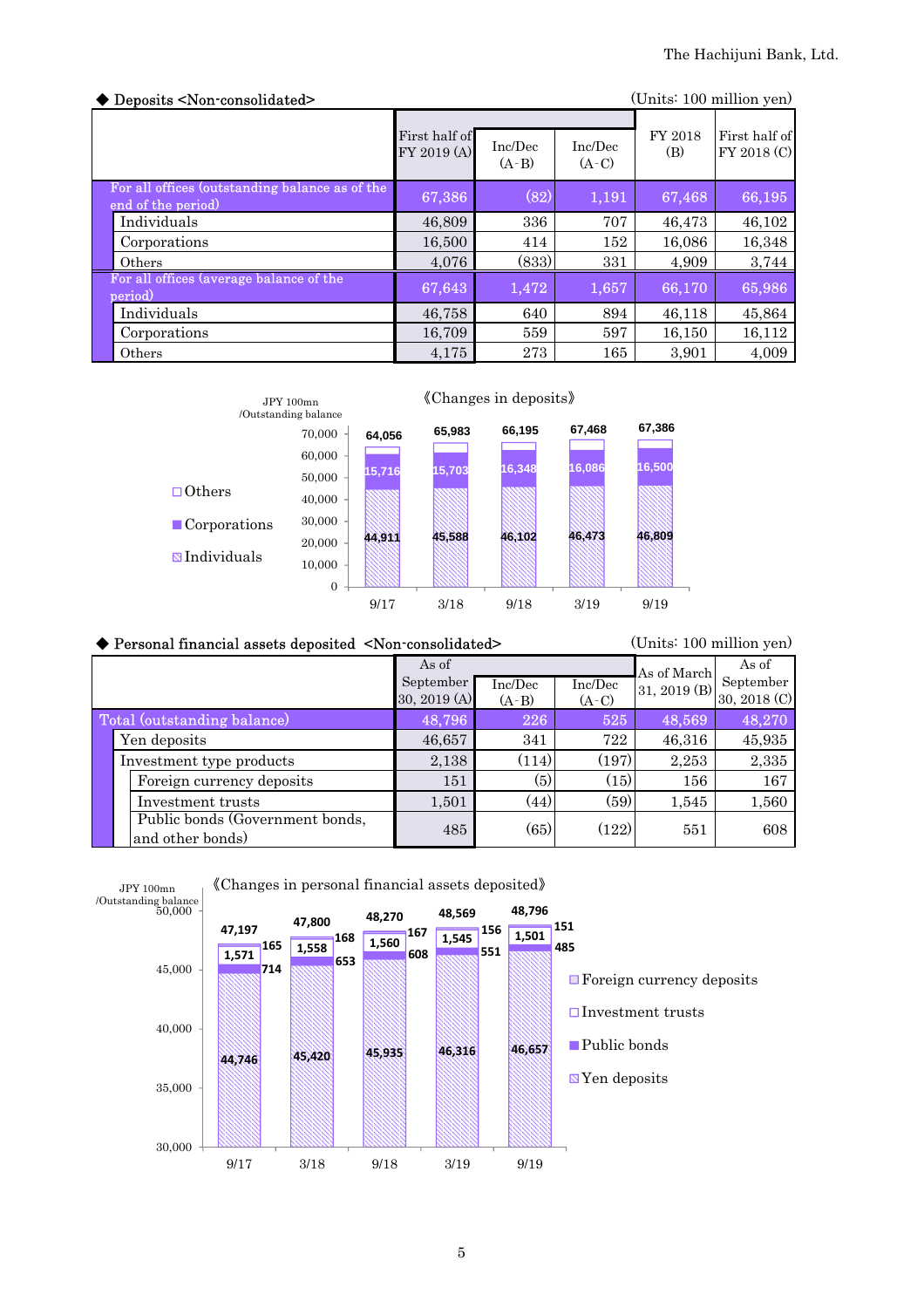### 3. Financial soundness

### ◆ Disclosure of loans based on the Financial Revitalization Law

<Non-consolidated> (Units: 100 million yen, %)

|       | -TWT composition of                |              |         |                | $\overline{O}$ and $\overline{O}$ and $\overline{O}$ and $\overline{O}$ and $\overline{O}$ |              |
|-------|------------------------------------|--------------|---------|----------------|--------------------------------------------------------------------------------------------|--------------|
| As of |                                    |              |         |                | As of March                                                                                | As of        |
|       |                                    | September    | Inc/Dec | Inc/Dec        | 31, 2019 (B)                                                                               | September    |
|       |                                    | 30, 2019 (A) | $(A-B)$ | $(A-C)$        |                                                                                            | 30, 2018 (C) |
|       | Total                              | 752          | (9)     | (46)           | 761                                                                                        | 799          |
|       | Bankrupt and quasi-bankrupt assets | 106          | 4       | (14)           | 101                                                                                        | 120          |
|       | Doubtful assets                    | 451          | (40)    | (39)           | 492                                                                                        | 491          |
|       | Substandard assets                 | 194          | 27      | $\overline{ }$ | 167                                                                                        | 187          |
|       | As a percentage of total credits   | 1.37         | (0.04)  | 0.14           | 1.41                                                                                       | 1.51         |

《Changes in nonperforming loans (loans based on the Financial Revitalization Law)》



#### ◆ Capital ratio (Basel Ⅲ standards)

#### <Consolidated>

|                                         |                | As of<br>September<br>30, 2019 $(A)$ | Inc/Dec<br>$(A-B)$ | Inc/Dec<br>$(A-C)$ | As of March<br>31, 2019 (B) | As of<br>September<br>30, 2018 (C) |
|-----------------------------------------|----------------|--------------------------------------|--------------------|--------------------|-----------------------------|------------------------------------|
| Total capital ratio                     | $A$ /D         | 20.71%                               | 0.89%              | 0.97%              | 19.82%                      | 19.74%                             |
| Tier1 capital ratio                     | B/D            | 20.71%                               | 0.89%              | $0.97\%$           | 19.82%                      | 19.74%                             |
| Common Equity Tier1 capital ratio $C/D$ |                | 20.71%                               | 0.89%              | 0.97%              | 19.82%                      | 19.74%                             |
|                                         |                |                                      |                    |                    | (Units: 100 million yen)    |                                    |
| Total capital                           | А              | 7,248                                | 288                | 194                | 6,960                       | 7,054                              |
| Tier1 capital                           | B              | 7,248                                | 288                | 194                | 6,960                       | 7,054                              |
| Common Equity Tier1 capital             | $\mathcal{C}$  | 7,248                                | 288                | 194                | 6,960                       | 7,054                              |
| Risk weighted assets                    | D              | 34,999                               | (102)              | (731)              | 35,102                      | 35,731                             |
| Required capital                        | $D \times 8\%$ | 2,799                                | (8)                | (58)               | 2,808                       | 2,858                              |

#### <Non-consolidated>

|                                           |             | As of<br>September<br>30, 2019 (A) | Inc/Dec<br>$(A-B)$ | Inc/Dec<br>$(A-C)$ | As of March<br>31, 2019 (B) | As of<br>September<br>30, 2018 (C) |
|-------------------------------------------|-------------|------------------------------------|--------------------|--------------------|-----------------------------|------------------------------------|
| Total capital ratio                       | a/d         | 19.85%                             | 0.75%              | 0.79%              | 19.10%                      | 19.06%                             |
| Tier1 capital ratio                       | $b\angle d$ | 19.85%                             | 0.75%              | 0.79%              | 19.10%                      | 19.06%                             |
| Common Equity Tier1 capital ratio $ c/d $ |             | 19.85%                             | 0.75%              | 0.79%              | 19.10%                      | 19.06%                             |
|                                           |             |                                    |                    |                    | (Units: 100 million yen)    |                                    |
| Total capital                             | a           | 6,858                              | 270                | 168                | 6,588                       | 6,690                              |
| Tier1 capital                             | h           | 6,858                              | 270                | 168                | 6,588                       | 6,690                              |
| Common Equity Tier1 capital               | c           | 6,858                              | 270                | 168                | 6,588                       | 6,690                              |
| Risk weighted assets                      | d           | 34,539                             | 61                 | (560)              | 34,478                      | 35,100                             |
| Required capital                          | dx8%        | 2,763                              | $\overline{4}$     | (44)               | 2,758                       | 2,808                              |

Note: In the above Risk weighted assets calculation, credit risk assets was based on The Foundation Internal Ratings-Based Approach and operational risk amount was based on The Standardized Approach.